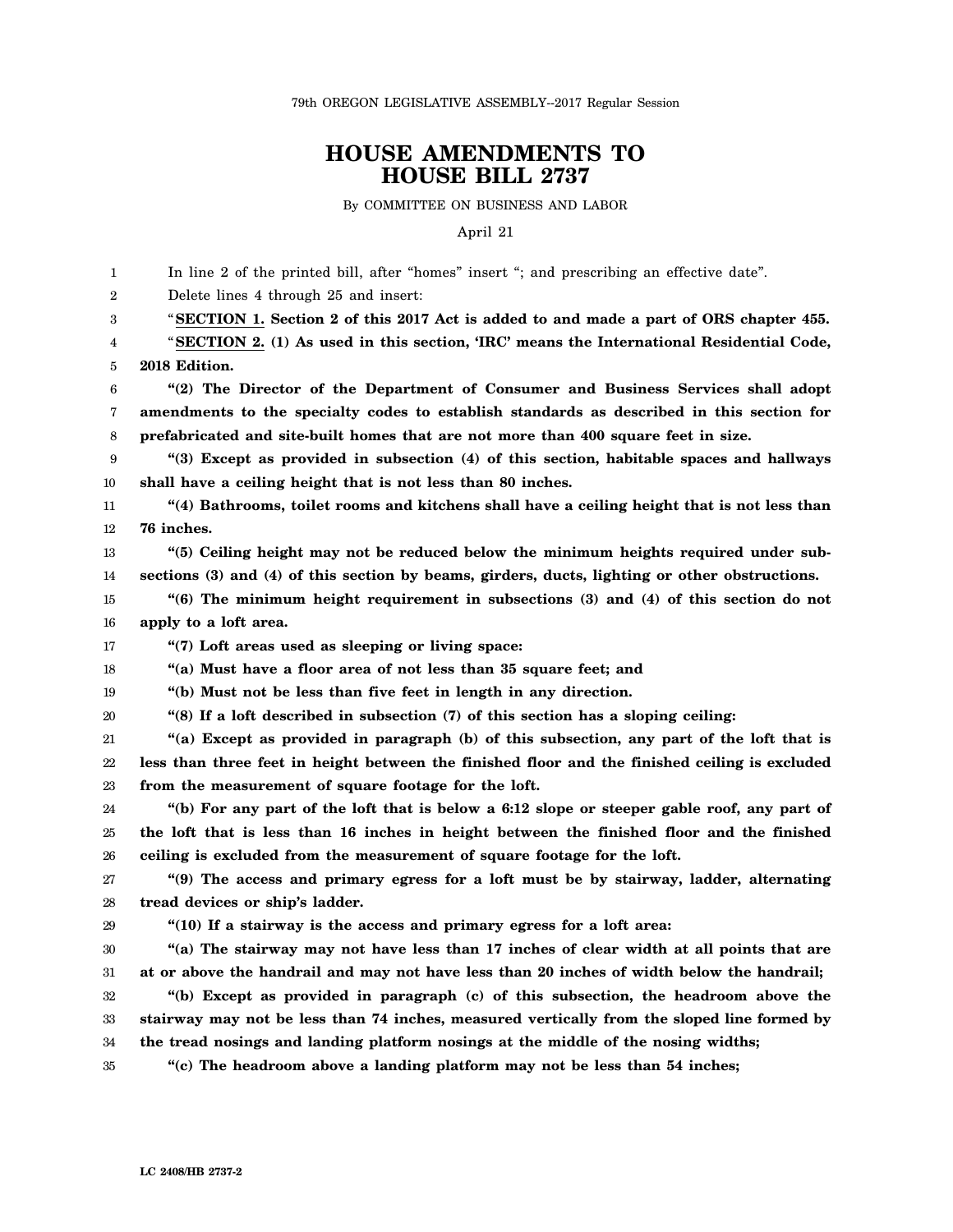1 2 3 4 5 6 7 8 9 10 11 12 13 14 15 16 17 18 19 20 21 22 23 24 25 26 27 28 29 30 31 32 33 34 35 36 37 38 39 40 41 42 43 44 45 **"(d) The risers shall: "(A) Have a height of not less than seven inches and not more than 12 inches; and "(B) Be the sum of 15 inches minus three-fourths of the tread height measured in inches; "(e) The tread depth shall be the sum of 20 inches minus 4/3 of the riser height measured in inches; and "(f) If the ceiling height is less than 74 inches at the point where the stairway meets the loft, the top riser and tread must be constructed as a landing platform that: "(A) Is not less than 18 inches and not more than 22 inches in depth, measured from the tread nosing of the landing platform to the edge of the loft; and "(B) Is not less than 16 inches and not more than 18 inches in height, measured from the landing platform to the loft floor. "(11) Handrails for a stairway must be constructed in compliance with IRC section R311.7.8. "(12) Guards at open sides of a stairway must be in compliance with IRC section R312.1. "(13) If a ladder is the access and primary egress for a loft area: "(a) The rungs shall have a width of not less than 12 inches; "(b) The space between the rungs may be not less than 10 inches and not more than 14 inches; "(c) The space between rungs must be uniform to within three-eighths of an inch; "(d) The ladder must be capable of supporting a 200-pound load on any rung; and "(e) The slope of the ladder may not be less than 70 degrees or more than 80 degrees from horizontal. "(14) If the access or primary egress for a loft area is by alternating tread devices, the devices must be constructed in compliance with IRC sections R311.7.11.1 and R311.7.11.2. "(15) If the access or primary egress for a loft area is a ship's ladder, the clear width at and below the handrail may not be less than 20 inches. The ship's ladder shall be constructed in compliance with IRC sections R311.7.12.1 and R311.7.12.2. "(16) The open sides of a loft shall be equipped with loft guards that are not less than 36 inches in height, or one-half of the clear height to the ceiling, whichever is less. "(17) The home shall have emergency escape and rescue openings in compliance with IRC section R310. For purposes of this subsection, an egress roof window in a loft used as a sleeping area is in compliance with IRC section R310 if the bottom of the window opening is not more than 44 inches above the loft floor and the window is in compliance with the minimum opening requirements of IRC section R310.2.1.** "**SECTION 3. The Director of the Department of Consumer and Business Services shall complete the adoption of specialty code amendments under section 2 of this 2017 Act in time for the amendments to become effective on January 1, 2018.** "**SECTION 4. The Director of the Department of Consumer and Business Services shall report to an interim committee of the Legislative Assembly relating to construction in the manner provided by ORS 192.245 no later than September 15, 2022, regarding the use of the specialty code amendments adopted under section 2 of this 2017 Act in home construction. The report may include, but need not be limited to, any recommendations regarding changes to, or continuation or termination of, the construction of homes under the specialty code amendments adopted by the director under section 2 of this 2017 Act.** "**SECTION 5. (1) Section 2 of this 2017 Act is repealed January 2, 2024.**